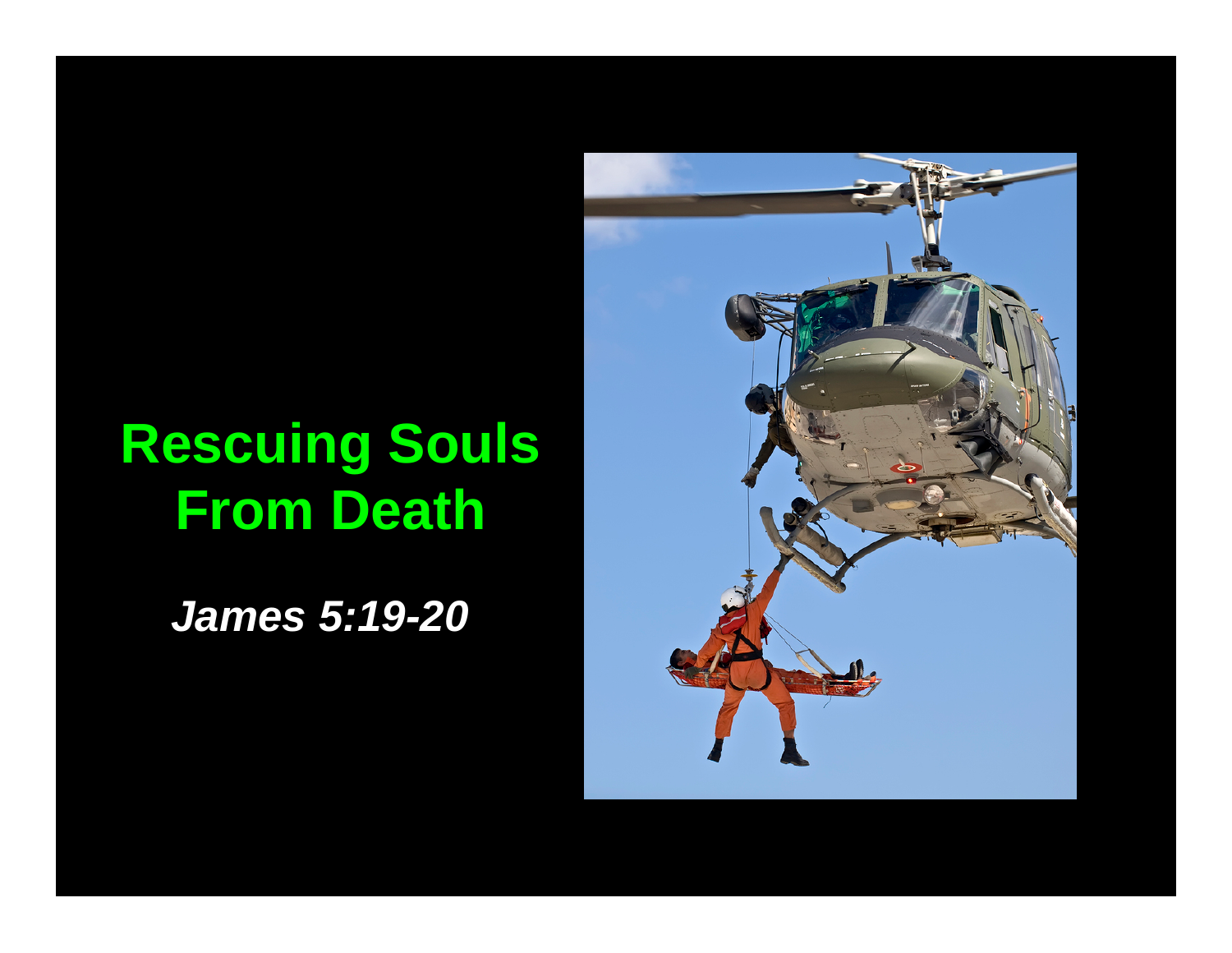

# *Wheat and Tares*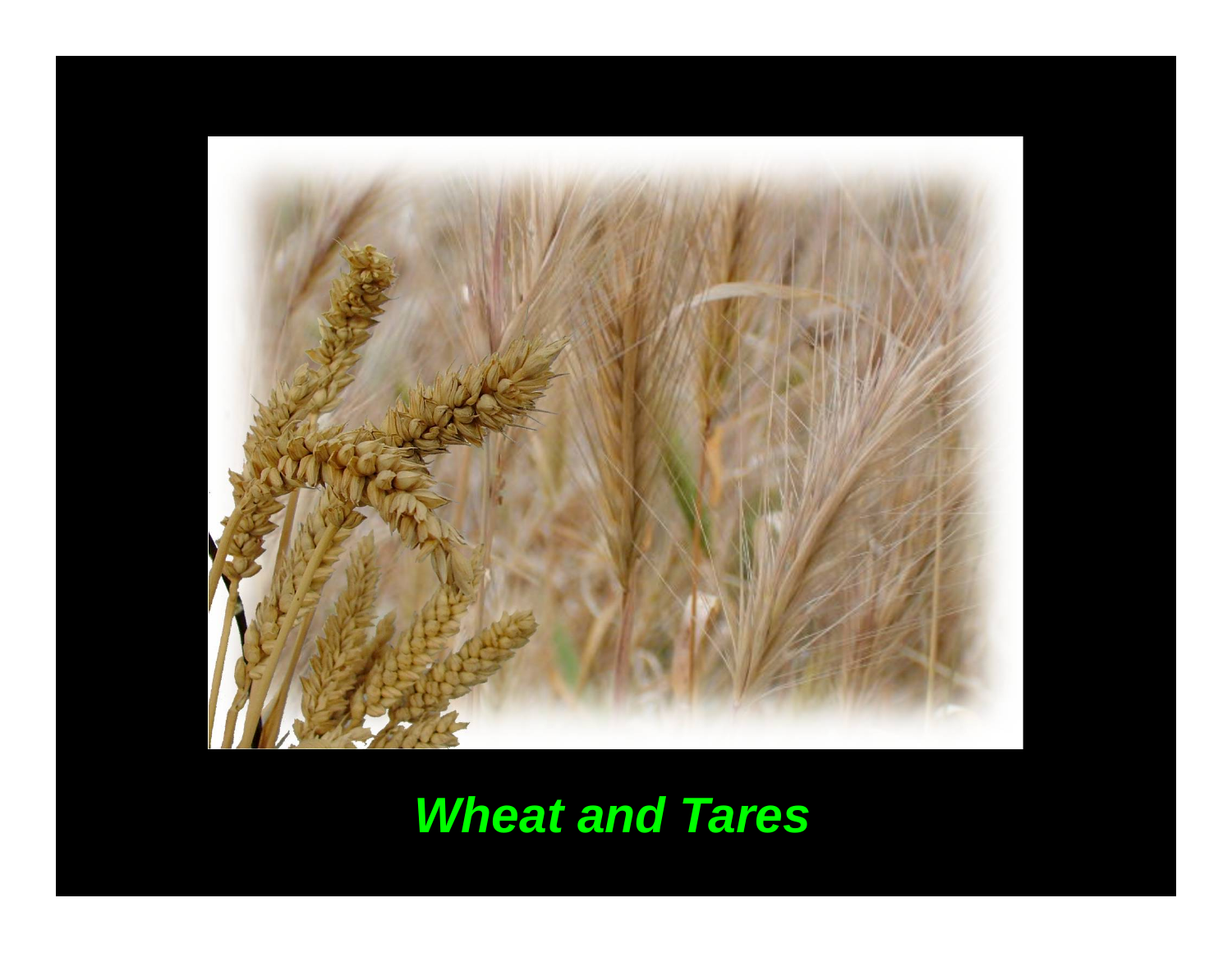## *Key Themes In Book of James Behavior of Belief*

*Trials The Tongue Love For Others Patience Seeks God's Will Real Faith Has Works*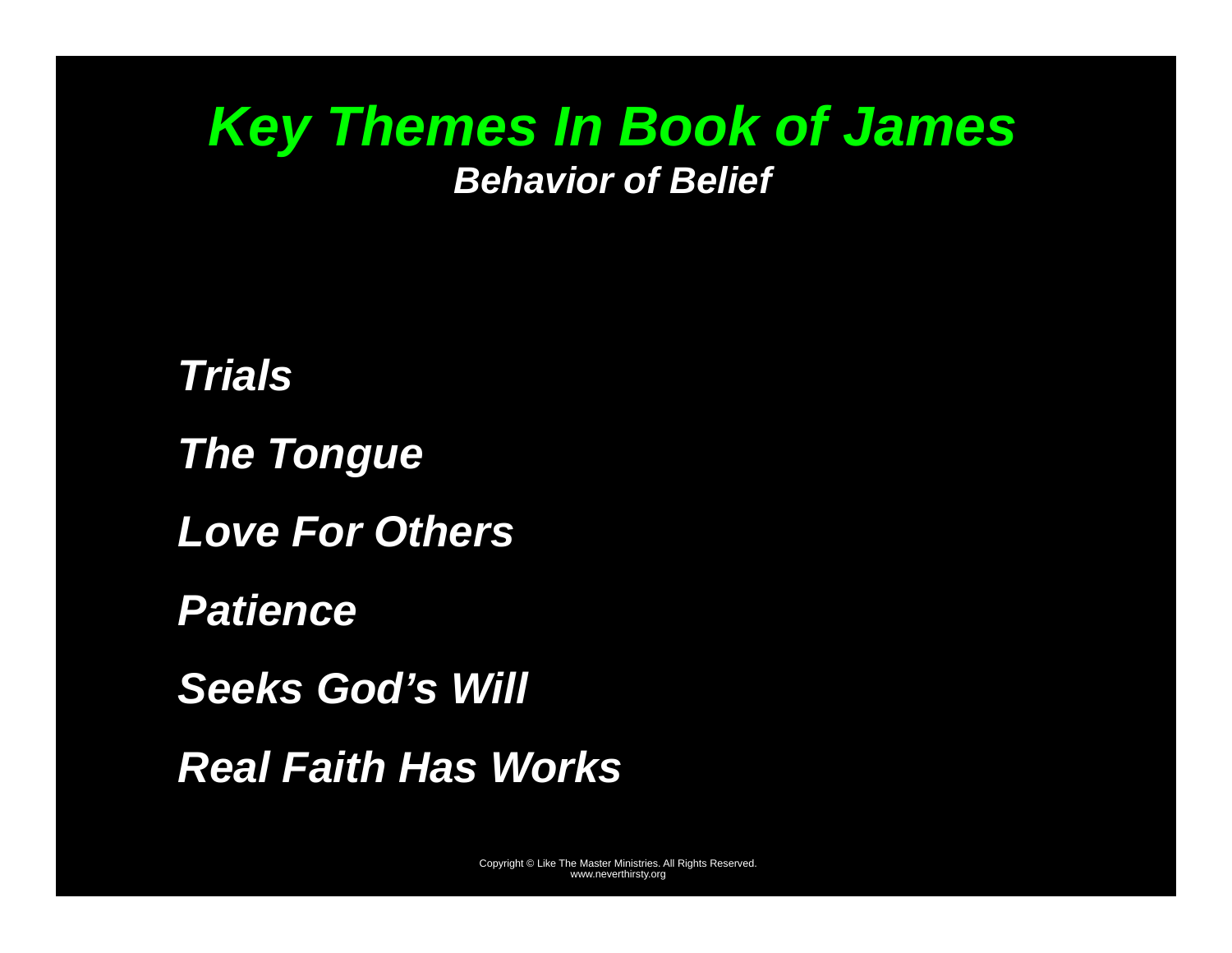## *"If Any Among You Strays . . ." James 5:19*



## πλαναω *<sup>=</sup>"to wander off the path"*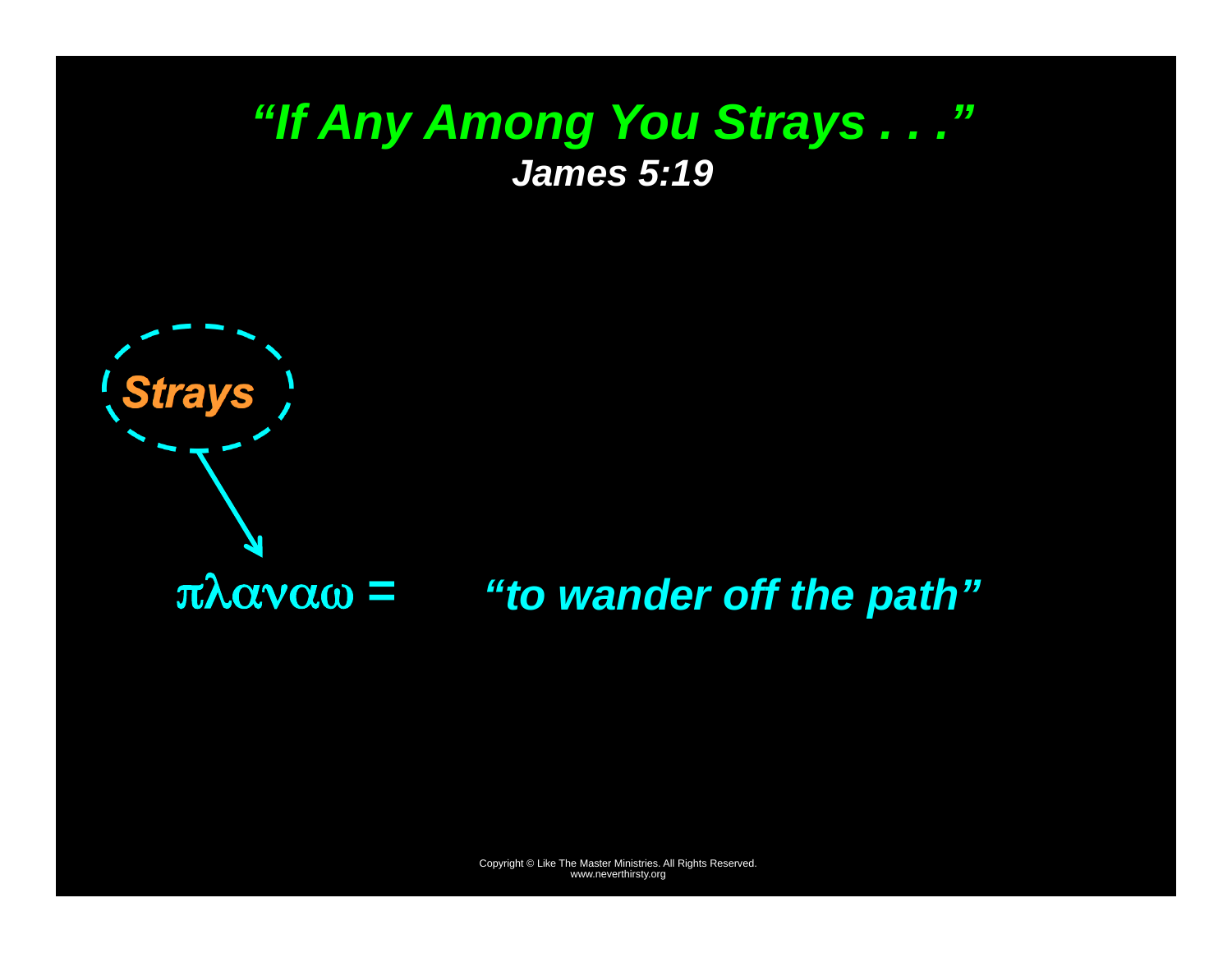## *Why Do People Stray From The Truth? James 5:19*

*1. Sin in their life* 

*1 John 2:9-11 1 Tim 1:5-7* 

*2. Difficulties & Pleasure of life* 

*Matt. 13:18-23* 

*3. Poor spiritual diet* 

*4. Satan deceives* 

*Heb. 5:11-14* 

*2 Cor 11:13-14*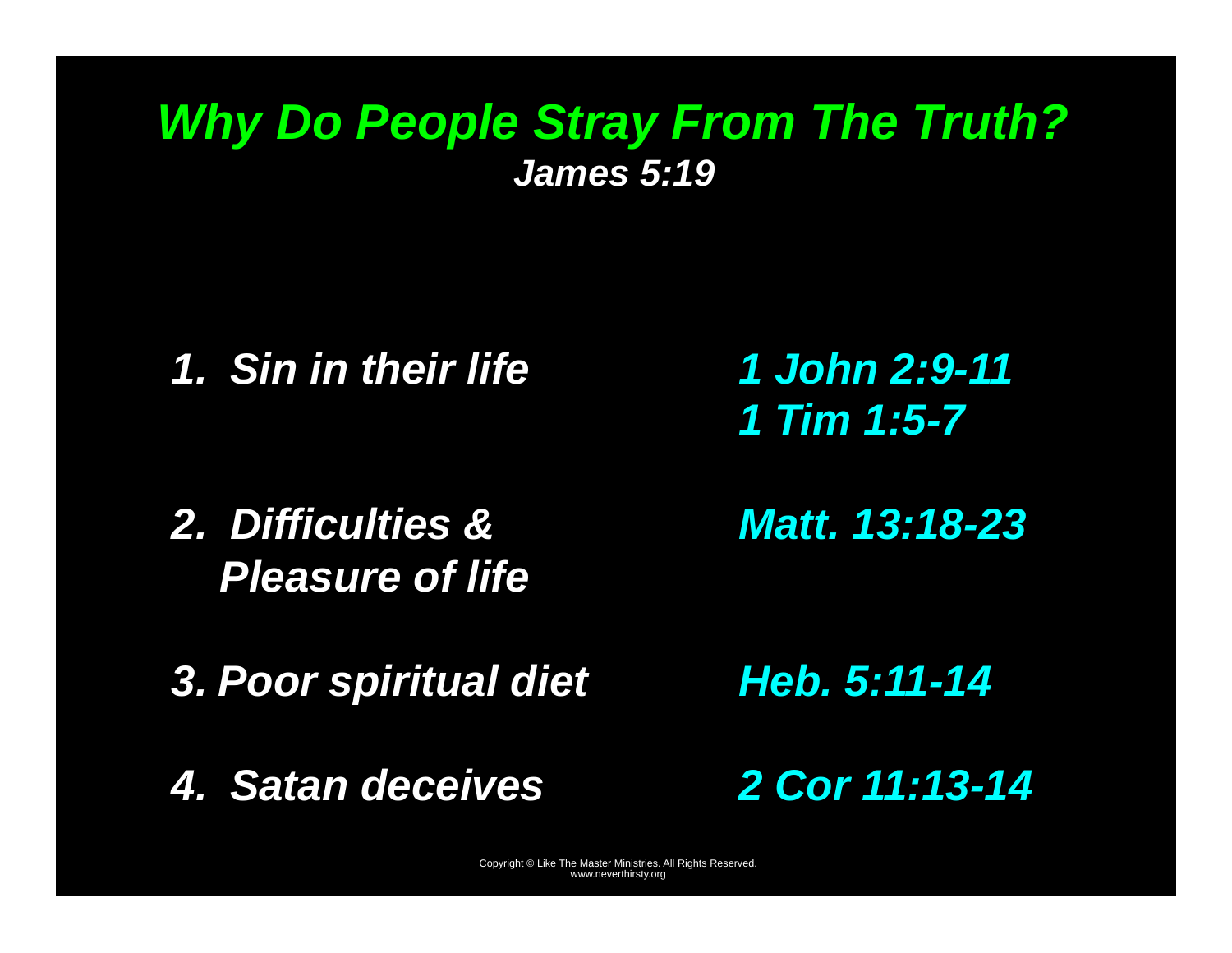## *"And One Turns Him Back . . ." James 5:19-20*

*Turns . . . back* 

## επιτρεφω *<sup>=</sup>"to turn around"*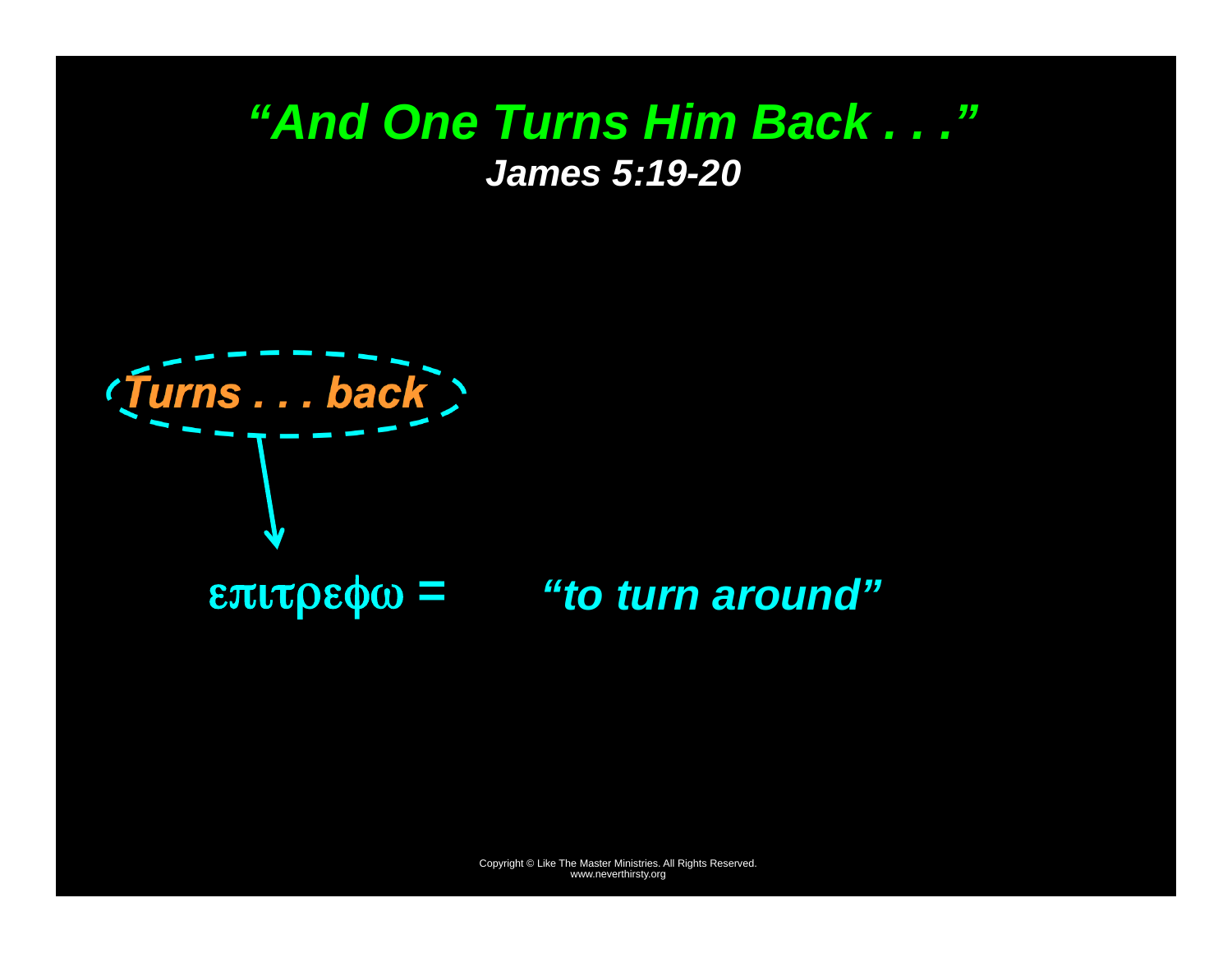## *Accomplishes Three Things James 5:20*

*1. From the error of his way*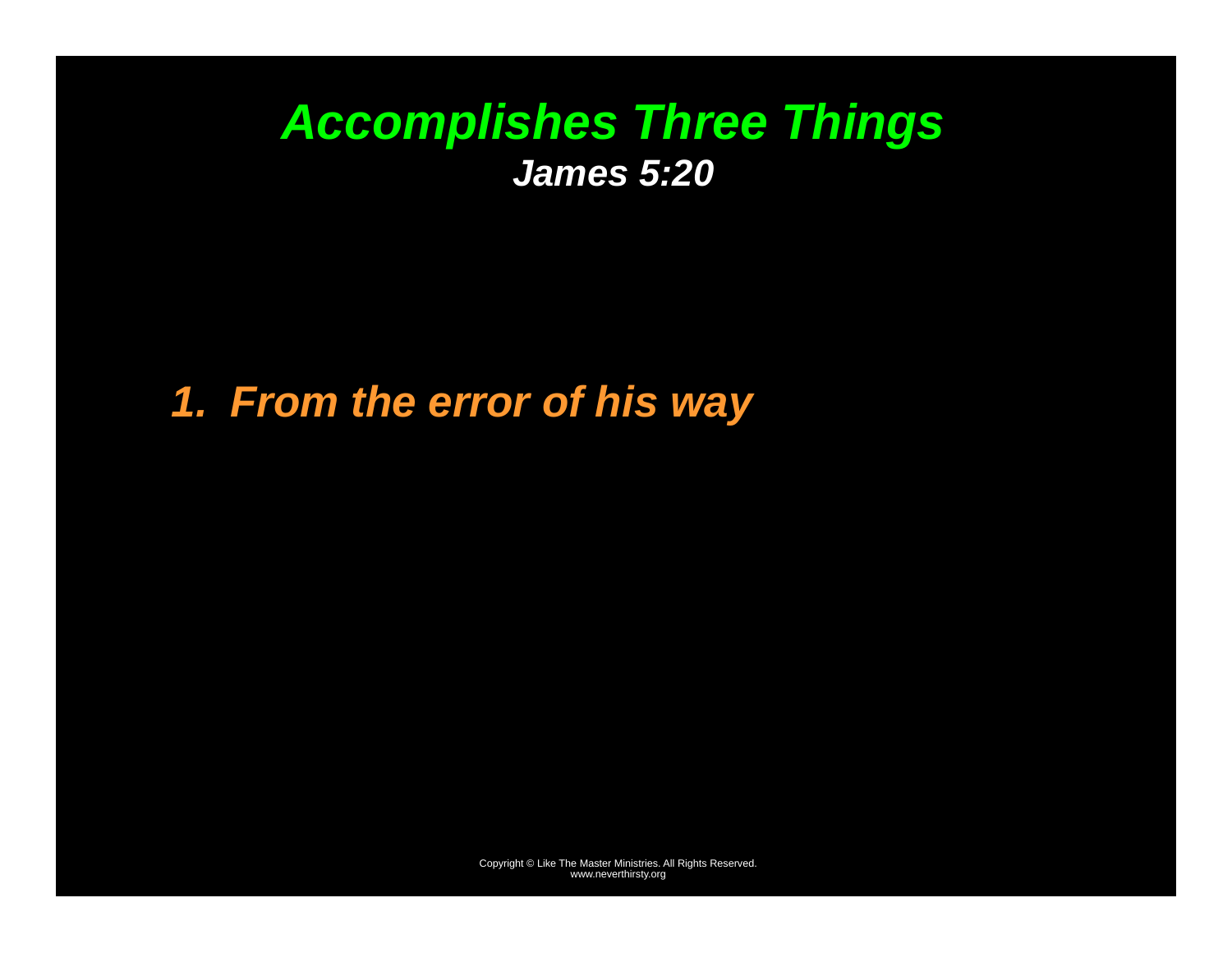## *"Turns A Sinner From His Error . . ." James 5:20*

*Error . . .* 

## *"lie, deception, a wandering, a*  πλανη *<sup>=</sup> straying about"*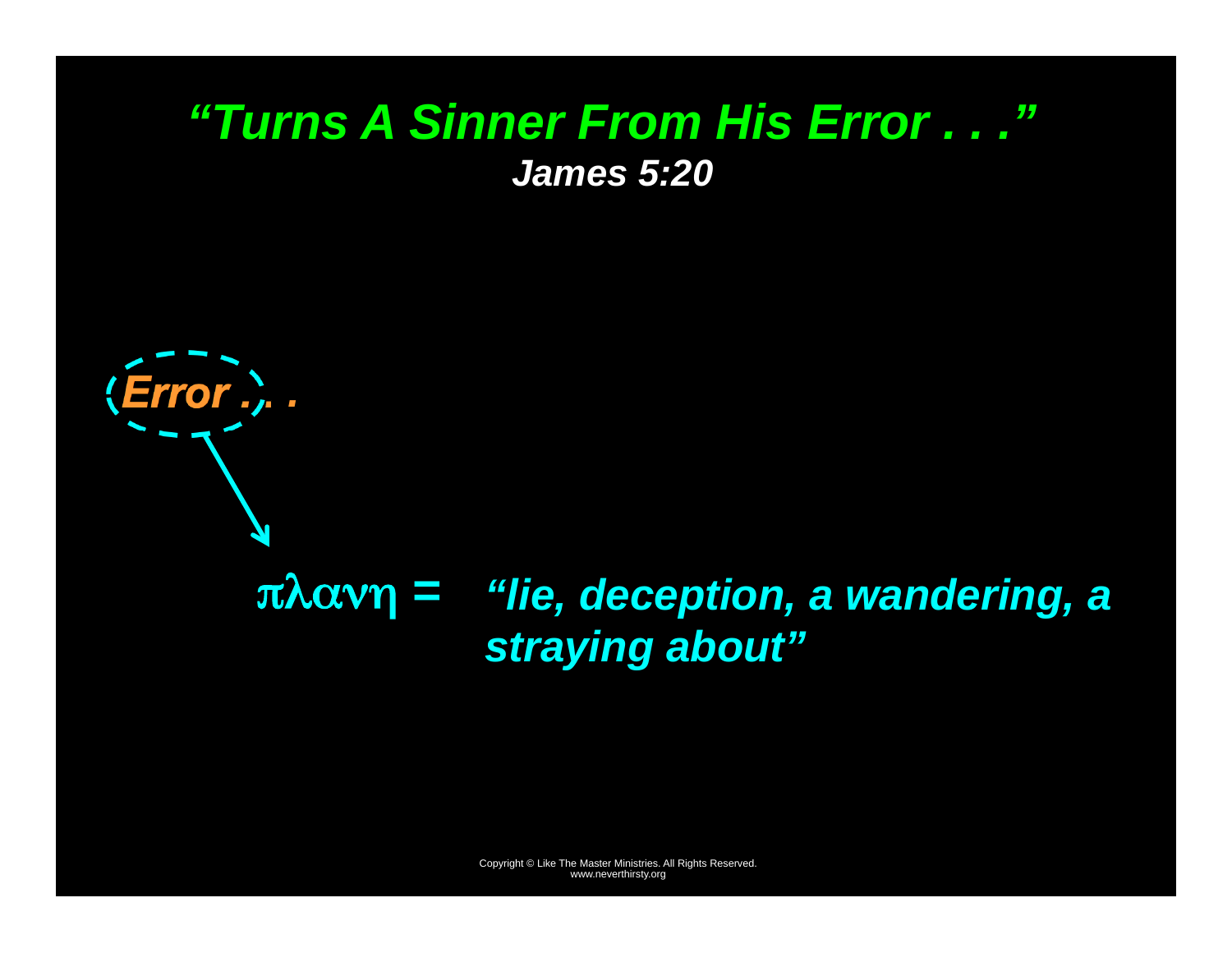## *Accomplishes Three Things James 5:20*

*1. From the error of his way* 

*2. Will save his soul from death* 

*3. Will cover a multitude of sins*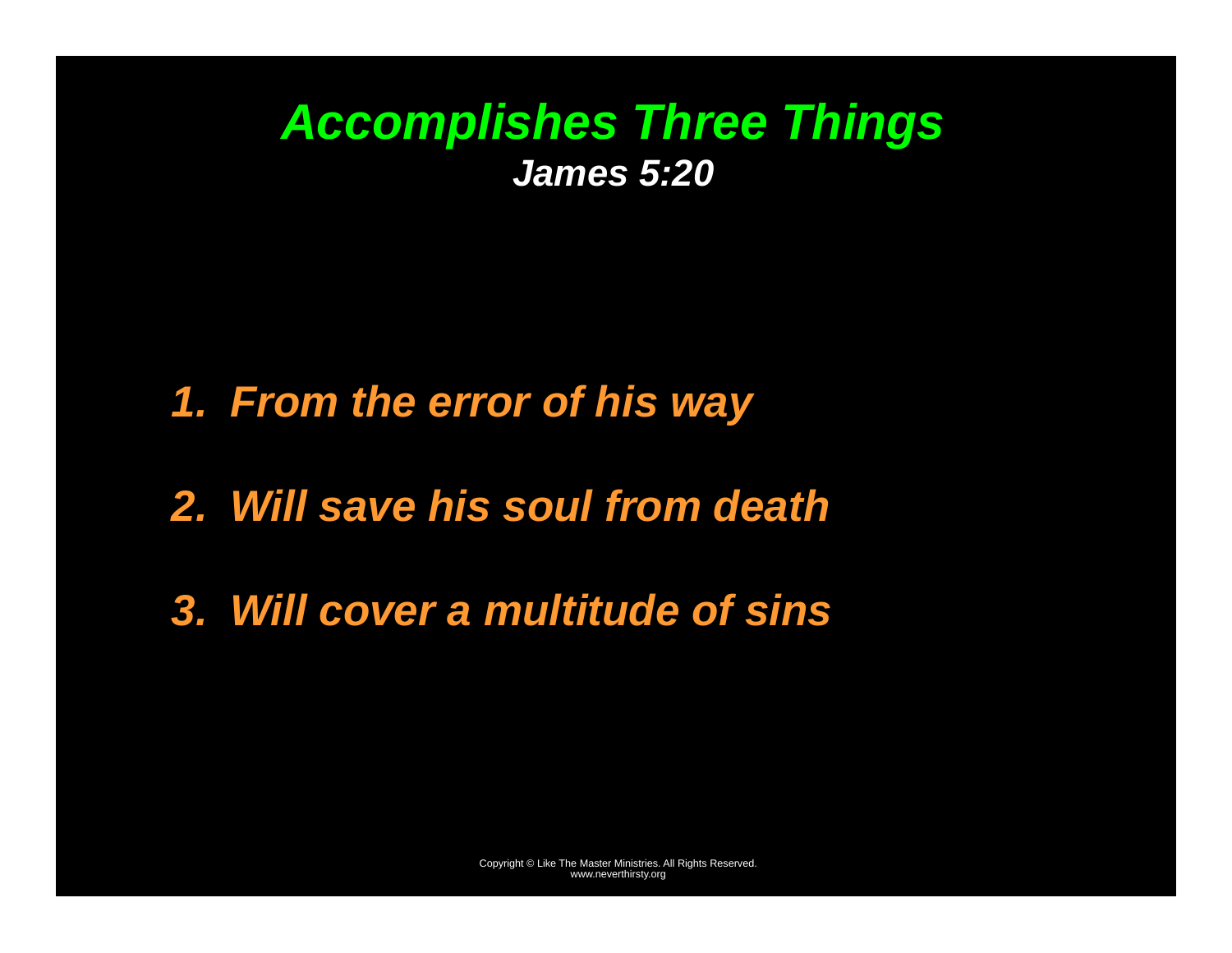

# *James Is Describing A Tare*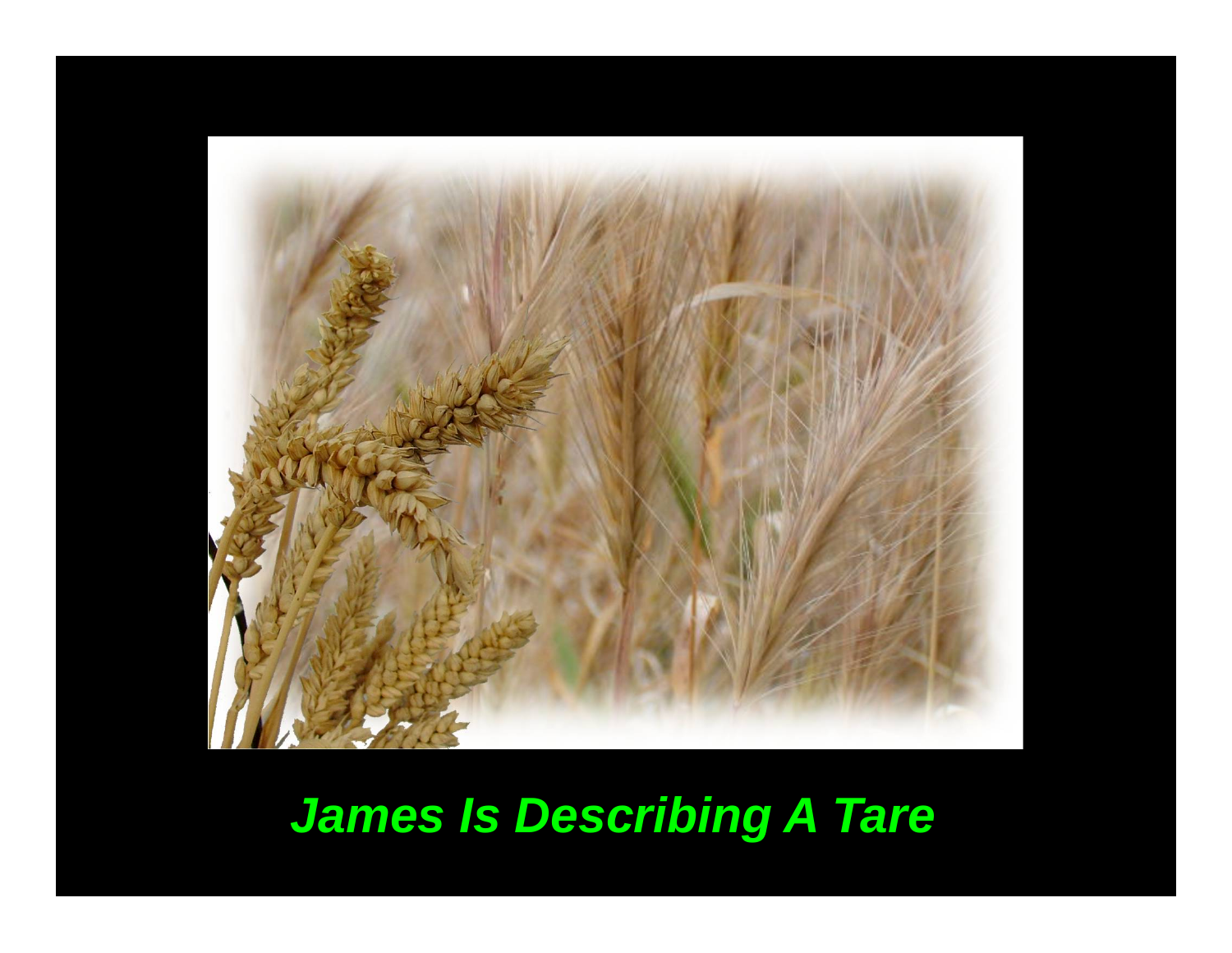## *The Crucial Test 1 John 4:1-3*

#### *Test: Did God come in human flesh?*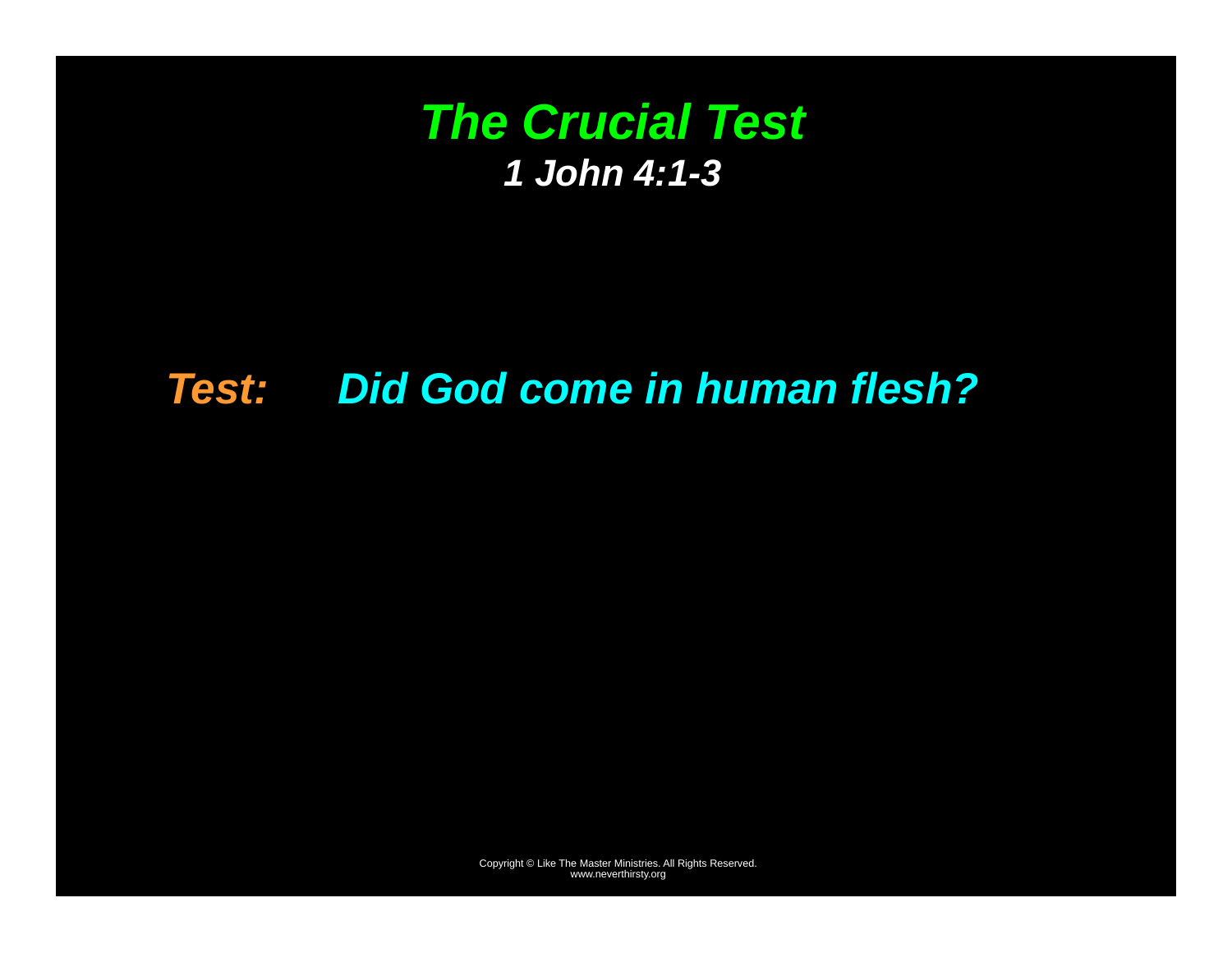## *The Crucial Test 1 John 4:1-3*

## *Test: Did God come in human flesh?*

*If Jesus is a man: No test* 

*If Jesus is God: That is a test*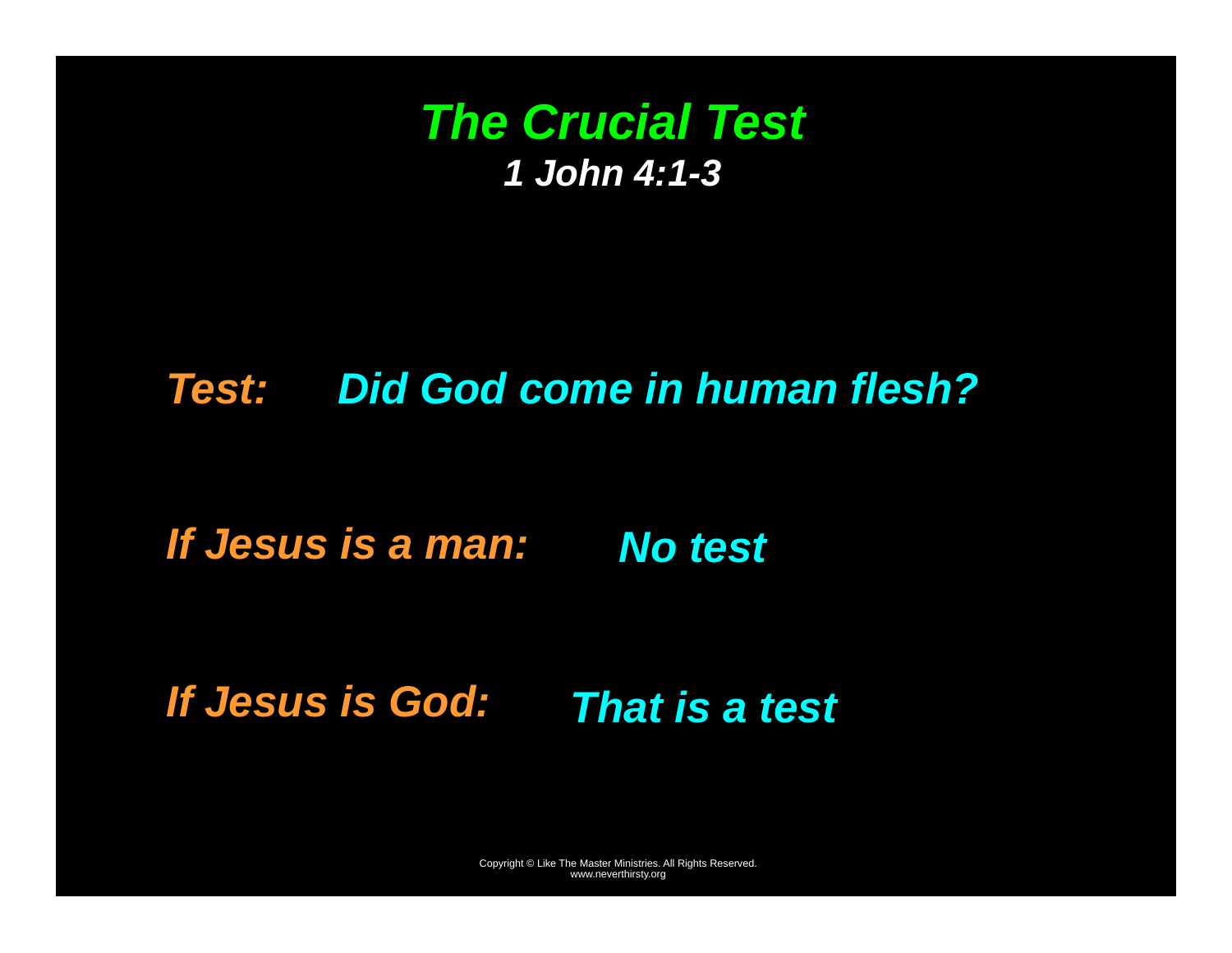

#### *Test: Did God come in human flesh?*

*Test: What does the tare believe about sin?* 

## *Test: What about salvation?*

*Test: What about the Bible?*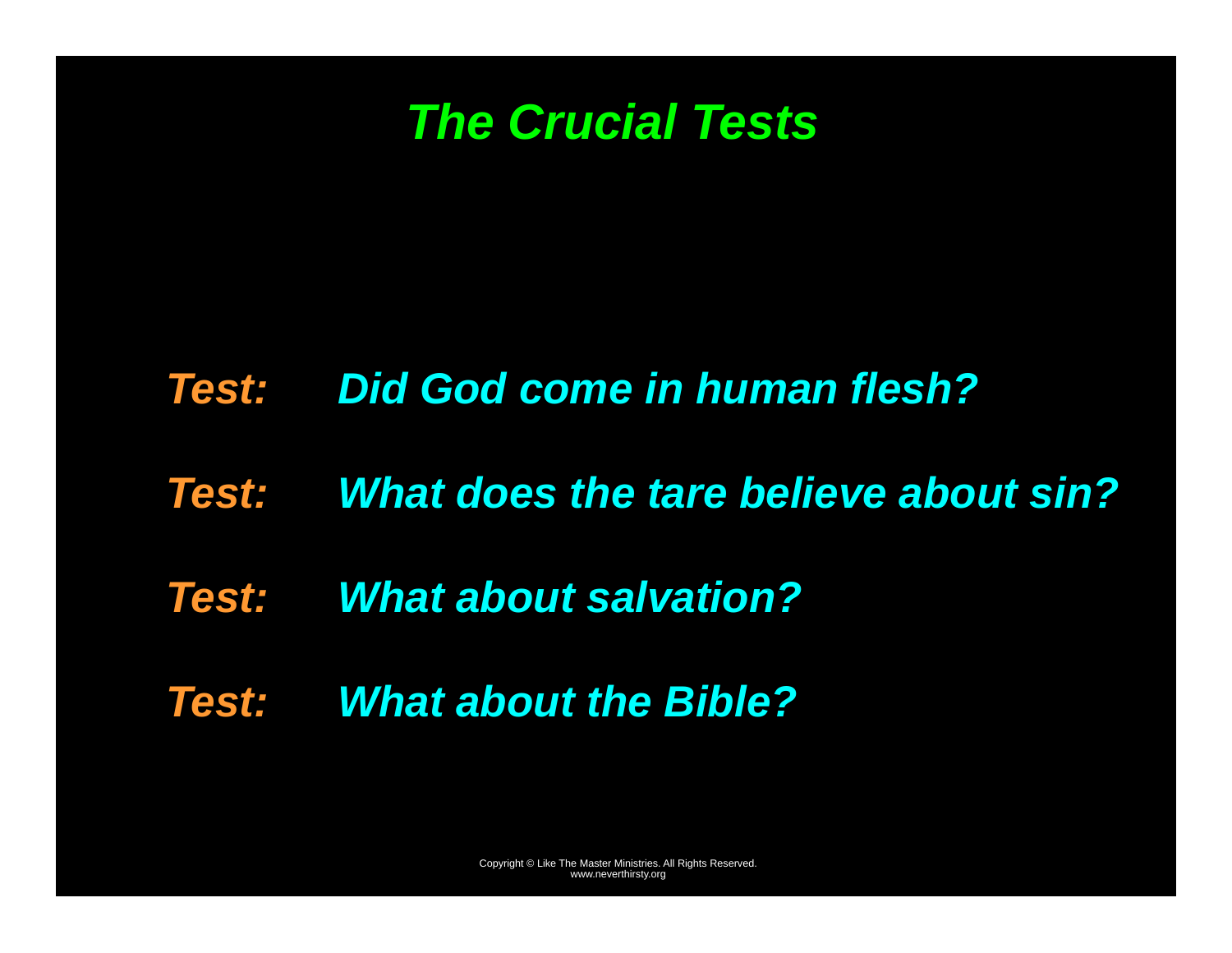## *How Can We Help One Who Errs? James 5:20*

*1. Pray 1 Thess. 5:17* 

*2. Use the right approach 1 Cor. 3:1-4 Heb. 5:11-14 Heb. 7:1-4* 

*3. Encourage them* 

*Titus 1:9 Eph. 4:11-13*